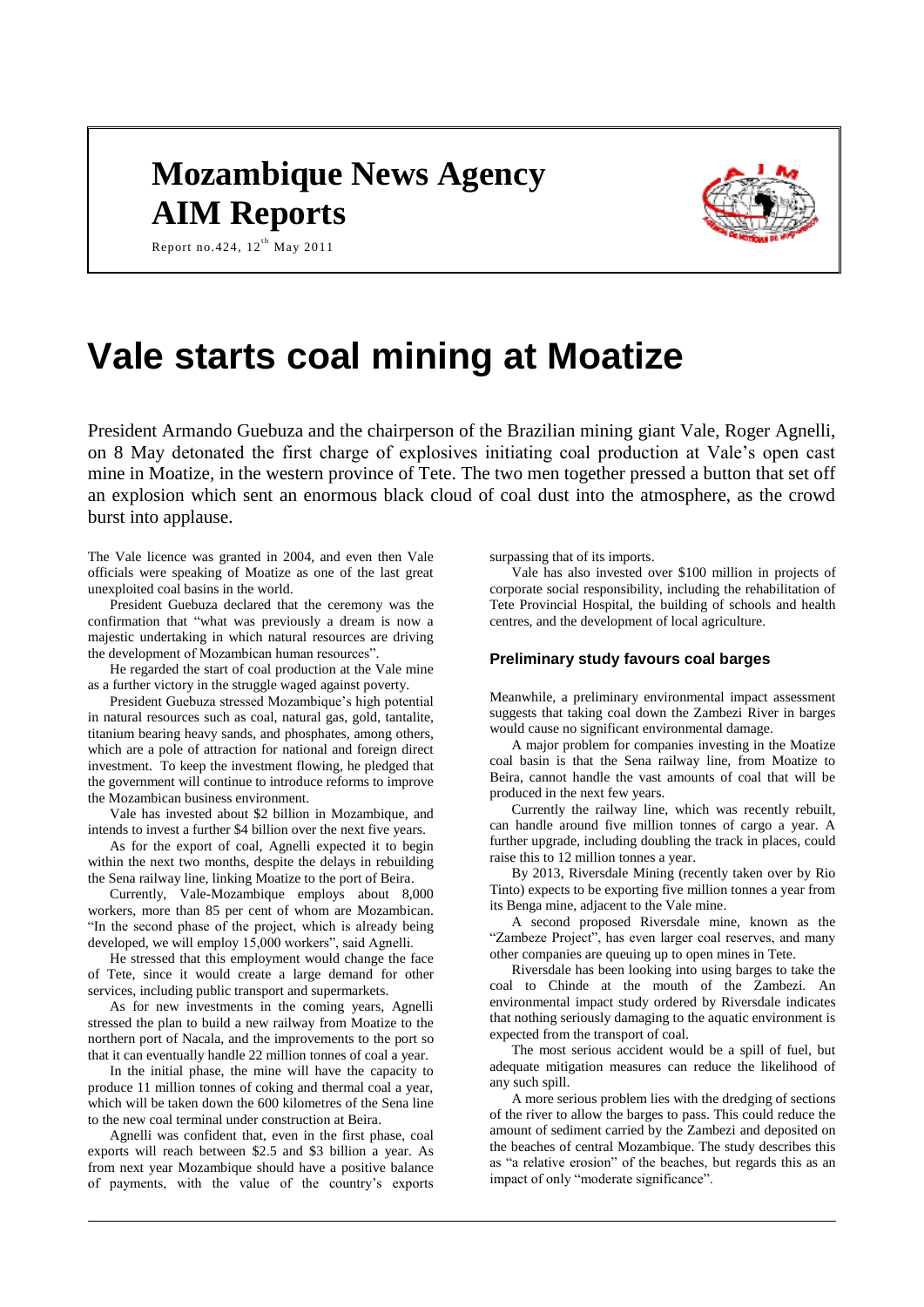# **Mozal bypass caused no damage to health**

The rebuilding of the fume treatment centres (FTCs) at the Mozal aluminium plant on the outskirts of Maputo caused no hazard to human health, despite the emission of gas, dust and tars directly into the atmosphere, Environment Minister Alcinda Abreu told the Mozambican parliament, the Assembly of the Republic, on 11 May.

The FTCs are part of the Mozal carbon plant, which produces the carbon anodes used in the electrolytic process where the smelter's raw material, alumina, is transformed into molten aluminium.

According to the Mozal management, the two FTCs had become severely corroded, and were in danger of catastrophic collapse. But rebuilding them would mean operating the carbon plant without the FTC filters, for several months. After receiving scientific advice that this would not pose significant risks to human health or to the environment, the government authorised Mozal to bypass the filters, and send the carbon plant emissions up a 62 metre tall chimney into the atmosphere.

Answering questions from parliamentary deputies, Abreu said that the monitoring of Mozal emissions during the 133 days of the bypass showed that they remained below the standards permitted by the World Health Organisation.

The main pollutant associated with aluminium smelters is hydrogen fluoride. The maximum limit for this gas established by the WHO is 17 micrograms per cubic metre. Abreu said that during the bypass, the minimum average daily emission was 0.42 micrograms per cubic metre, and the maximum was 6.9 micrograms per cubic metre.

With dust the WHO guideline is that PM10 dust (particles less than 10 microns in diameter) should not exceed 50 micrograms per cubic metre. Abreu reported that the minimum daily average of dust emissions was eight micrograms per cubic metre and the maximum was 33.5 micrograms per cubic metre.

The monitoring was undertaken, not only by the government, but by the Swiss company, SGS, the largest company in the world that specializes in inspection, certification and verification.

Abreu added that the government had paid special attention to public health and to the occupational health of the Mozal workers. Data obtained from health units near the smelter shows "no health abnormalities, nor any specific diseases arising from the process", she said. Nor there was there any sign of deterioration in the health of the smelter work force.

This all confirmed forecasts made by scientists from Maputo's Eduardo Mondlane University and from the South African Council for Industrial and Scientific Research, that there would be no significant risks from the bypass.

"We want to assure you", Abreu told the Assembly, "that the results obtained from the Mozal bypass show clearly that the decision taken by the Mozambican government was wise and opportune".

"Mozambique has the national human capacity for environmental management", she added. The Mozal bypass "has taught us that it is necessary to act with calm and precision". That precision was provided by the studies undertaken in Mozambique, and the analyses made in laboratories in South Africa, Belgium and the United States.

Before the bypass began there was a vociferous campaign by some environmentalists and parts of the Mozambican press, predicting disaster. It was confidently forecast that the Mozal emissions would be a danger not only in the vicinity of the smelter but right across Maputo province and into Swaziland and South Africa.

# **New bill envisages renegotiating megaprojects**

A government bill submitted to the Mozambican parliament, the Assembly of the Republic, will allow the renegotiation of clauses in contracts with mega-projects, Finance Minister Manuel Chang announced on 11 May.

Speaking in the Assembly, in response to a question from the main opposition party, Renamo, demanding the renegotiation of all contracts with mega-projects, Chang said that the government is interested in "achieving a more significant economic and financial contribution from the undertakings carried out in the national territory".

The bill, on private-public partnerships, large scale projects and business concessions, seeks "to establish the guiding norms for the contracting, implementing and monitoring the undertakings carried out in Mozambique in any of these three forms", said Chang.

The bill seeks an equitable share-out of the benefits expected from each undertaking "between the contracting parties, the state, the national economy, civil society and the local communities", he added. It also aims "to prevent and mitigate economic and financial risks and those arising from conflicts of interest".

One clause in the bill will allow "the renegotiation of particular contractual clauses, through mutual agreement between the parties, in order to share benefits equitably". Thus the ball was now in the Assembly's court: Chang pointed out that parliamentary approval of the bill "will open the possibility of an eventual renegotiation based on consensus to be reached between the two sides".

Chang said that currently the taxes paid by the megaprojects amount to around four per cent of total state revenue. This is because only three such projects are in production (the Mozal aluminium smelter, the extraction and treatment of natural gas in Inhambane province by the South African petro-chemical giant Sasol, and the titanium minerals dredge mine at Moma, in the northern province of Nampula, operated by the Irish company Kenmare Resources).

All mega-projects are not the same – Chang pointed out that the recent coal mining concessions signed with the Brazilian company Vale and Riversdale Mining of Australia, do not envisage the same fiscal benefits that were granted to Mozal in the late 1990s, when Mozambique was struggling to attract foreign investment.

He reminded the deputies that parliament itself has passed fiscal reforms aimed at modernizing investment legislation, "making it a more efficient instrument of economic policy in order to standardize and rationalize fiscal benefits and incentives, thus safeguarding greater gains for the economy, including a greater contribution to state revenue".

Among these reforms were the laws on fiscal incentives for mining and petroleum projects passed by the Assembly in 2007. The mining projects approved since then, Change stressed, enjoy no fiscal benefits other than those specified in the laws – which are essentially exemptions from customs duties and Value Added Tax (VAT) on imported equipment.

The new Fiscal Benefits Code, passed by the Assembly in 2008, rationalizes tax breaks, according to the types of project involved. Chang added that the Code also reduces the period for certain tax exemptions.

*\_\_\_\_\_\_\_\_\_\_\_\_\_\_\_\_\_\_\_\_\_\_\_\_\_\_\_\_\_\_\_\_\_\_\_\_\_\_\_\_\_\_\_\_*

*This is a condensed version of the AIM daily news service – for details contact [aim@aim.org.mz](mailto:aim@aim.org.mz)* **\_\_\_\_\_\_\_\_\_\_\_\_\_\_\_\_\_\_\_\_\_\_\_\_\_\_\_\_\_\_\_\_\_\_\_\_\_\_\_\_\_\_\_\_\_\_\_\_\_**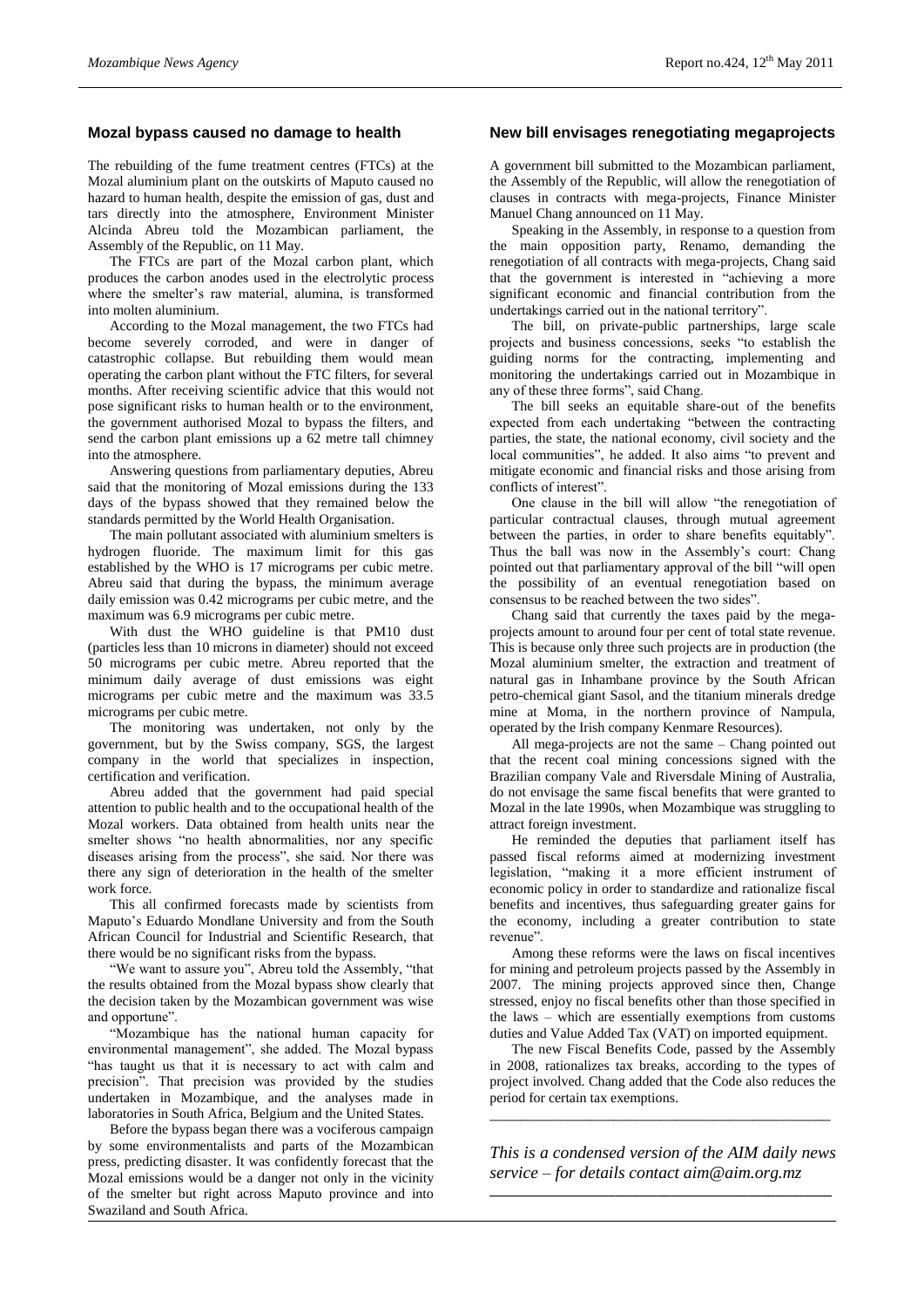# **District Development Fund to continue**

The Mozambican government has decided that it will continue to allocate money to projects intended to create jobs or boost food production under the District Development Fund (FDD) – despite the failure of the vast majority of beneficiaries to repay their loans from this fund.

A meeting of the Council of Ministers (Cabinet) on 10 May analysed the FDD, which is still commonly known as "the seven million", because it began in 2006 as an allocation of seven million meticais (about \$230,000 at current exchange rates) to each of the 128 rural districts.

The original idea was that this should become a revolving fund. Beneficiaries would repay the money lent to them, and these repayments would replenish the fund, which would cease to rely exclusively on the central state budget.

But it is now quite obvious that most FDD beneficiaries treat the money as a grant, not a loan. Reporting the government discussion to reporters, Fisheries Minister Victor Borges said that, between 2006 and 2010, 4.2 billion meticais were disbursed from the FDD. But so far only 227 million meticais has been repaid. That is a repayment rate of just 5.4 per cent.

Borges said that this was the national average  $-$  in some provinces, the figures were better. In Maputo the repayment rate was 15 per cent. But this also means that in some other provinces, not specified by Borges, the repayment rate was much lower than five per cent.

Although 95 per cent of the money is still in the pockets of the beneficiaries, Borges claimed that the Fund was a success with a visible impact on the ground. The government thus had every intention of continuing the FDD.

Occasionally the government has spoken of using coercive measures to recover the money, but to date no-one has been taken to court to force repayment of these loans.

Borges also announced that the government has ratified a loan agreement signed with the International Fund for Agricultural Development (IFAD) in Rome on 24 March for \$21.1 million.

This credit is for a project named "Pro-Pesca" intended to finance artisanal fishing. The project covers 26 points where the government will support the acquisition of boats, and the building of fisheries infrastructures such as processing centres and cold storage facilities.

The project will last for ten years, and the total budget is \$43 million. The IFAD loan will cover the first five years.

#### **Director of new development agency sworn in**

Prime Minister Aires Ali on 27 April swore into office the director-general of the newly established Zambezi Valley Development Agency, Roberto Albino, who was formerly head of the government's Centre for Agricultural Promotion.

The Zambezi Valley, covering 225,000 kilometres, encompasses all 12 districts in the central province of Tete, nine districts in Zambezia province, seven in Sofala and four in Manica. About five million inhabitants, about 23 per cent of the country's total population, live in the valley.

The Valley holds the largest reserve of water in the country, stressed the Prime Minister. As a result "it has a huge capacity to generate energy and has excellent conditions for agriculture. In particular it has a high potential for grains such as rice, maize and wheat, and cash crops such as tobacco, cotton and sugar cane".

It is estimated that the Valley has the potential to grow rice over an area of 600,000 hectares in a region with strong traditions for this type of cultivation.

# **Minister states crime rate is falling**

Minister of the Interior Alberto Mondlane on 11 May denied opposition claims that the crime situation in the country is getting worse.

Speaking in the Mozambican parliament, the Assembly of the Republic, in a question and answer session between the government and the deputies, Mondlane dismissed as "exaggerated" a claim by the main opposition party, Renamo, that "crime has taken the country by storm".

The police statistics suggest that there has been a drop in crime. In the first quarter of this year, said Mondlane, the police recorded 5,572 crimes. In the first quarter of 2010, the figure was 6,994 crimes. The crime rate had thus dropped by 20 per cent.

Most of the crimes recorded were crimes against property, mostly theft. This type of crime, Mondlane said, accounted for more than two thirds of the total.

He also dismissed a Renamo claim that the police was only interested in protecting members of the government and of the ruling Frelimo Party. He stressed that it is the legal obligation of the police to guarantee the personal security of all citizens.

Asked by the Mozambique Democratic Movement (MDM), what the government is doing to improve the security of maritime transport in the light of the threat posed by Somali pirates, Mondlane said that, in coordination between the Interior and Defence Ministries, special forces had been sent to "critical points" in the Mozambique Channel, and the armed forces were being equipped with the necessary resource to undertake naval patrols.

Training activities are under way, he added, "in the framework of surveillance and control of the coast and procedures against piracy.

At regional level, Mondlane continued, a tripartite meeting had been held between Mozambique, Tanzania and South Africa on measures against piracy. "Joint operations" were being held with the neighbouring countries, he added, but gave no details.

#### **Italian company to grow jatropha in Moamba**

The Italian company "BioEnergy" is to invest \$20 million to grow the shrub jatropha in Sabie, in the southern district of Moamba. The jatropha seeds will be exported to Italy to be processed and transformed into biodiesel.

The cultivation began in October 2008 with just ten plants. Today the project has about 5,300 plants covering an area of 70 hectares.

The objective, according to Joao Colombo, an agricultural technician linked to the project, is to expand the project to cover 120 hectares.

Colombo said that the aim is to gather 200 tonnes of jatropha each season for transformation into biodiesel.

Once this production is guaranteed the company will advance to the second phase of the project which consists of building a factory in Moamba to process and transform the jatropha into biodiesel.

Colombo said that the opening of this unit will result in biodiesel being made in the country, sold locally and also exported to Italy.

At the beginning of the project the company tested seeds from Brazil, India, the Dominican Republic and Tanzania. However, the best seed was a Mozambican variety which produces two kilos per plant.

The project to grow jatropha in Moamba employs 31 permanent staff and a further 40 seasonal workers.